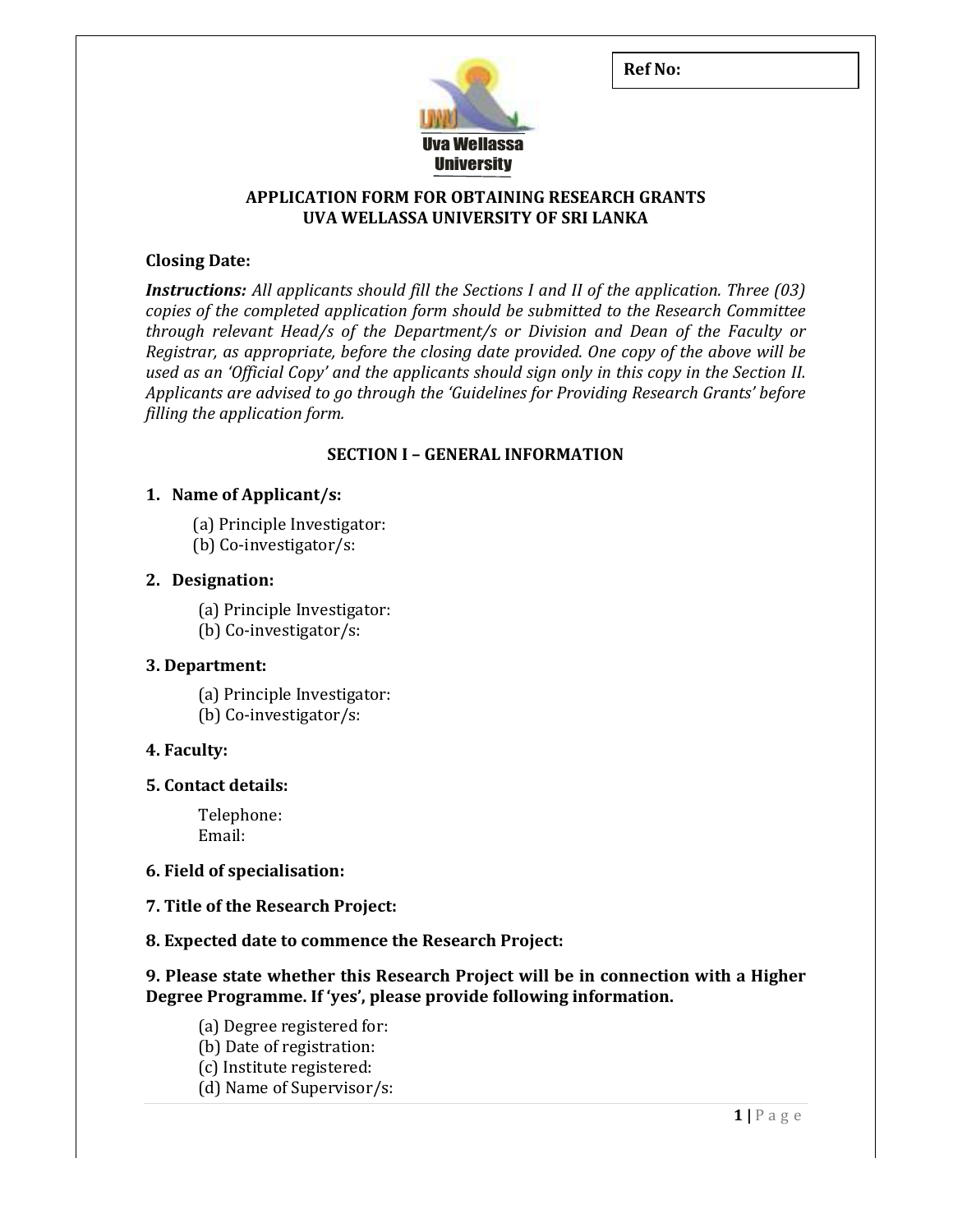10. Details related to any Collaborator/s (both local and foreign, if any): Name of Collaborator **Institute** (a) (b) 11. Details of ongoing Research Project/s granted by the University: 12. Please list three (03) of your recent publications relevant to the proposed Research Project: 13. Suggested two (02) Reviewers by the applicant related to the proposed Research Project, however; the final decision on the reviewers will be taken by the Research Committee: Name of Reviewer **Institute** (a) (b) 14. Prepared according to the guidelines and submitted for consideration. ………………………………… ………………………………… Signature of Applicant Date 15. Recommendations: a) Recommended/Not Recommended b) Recommended/Not Recommended ………………………………… ………………………………… Head of Department/Division Dean of Faculty/Registrar Date: ……………………….. Date: ……………….……….. c) Recommended/Not Recommended ………………………………… Chairman/Research Committee Date: ………….……………… 16. Approval: Approved/Not Approved …………………………………… Vice Chancellor Date: …………….……………